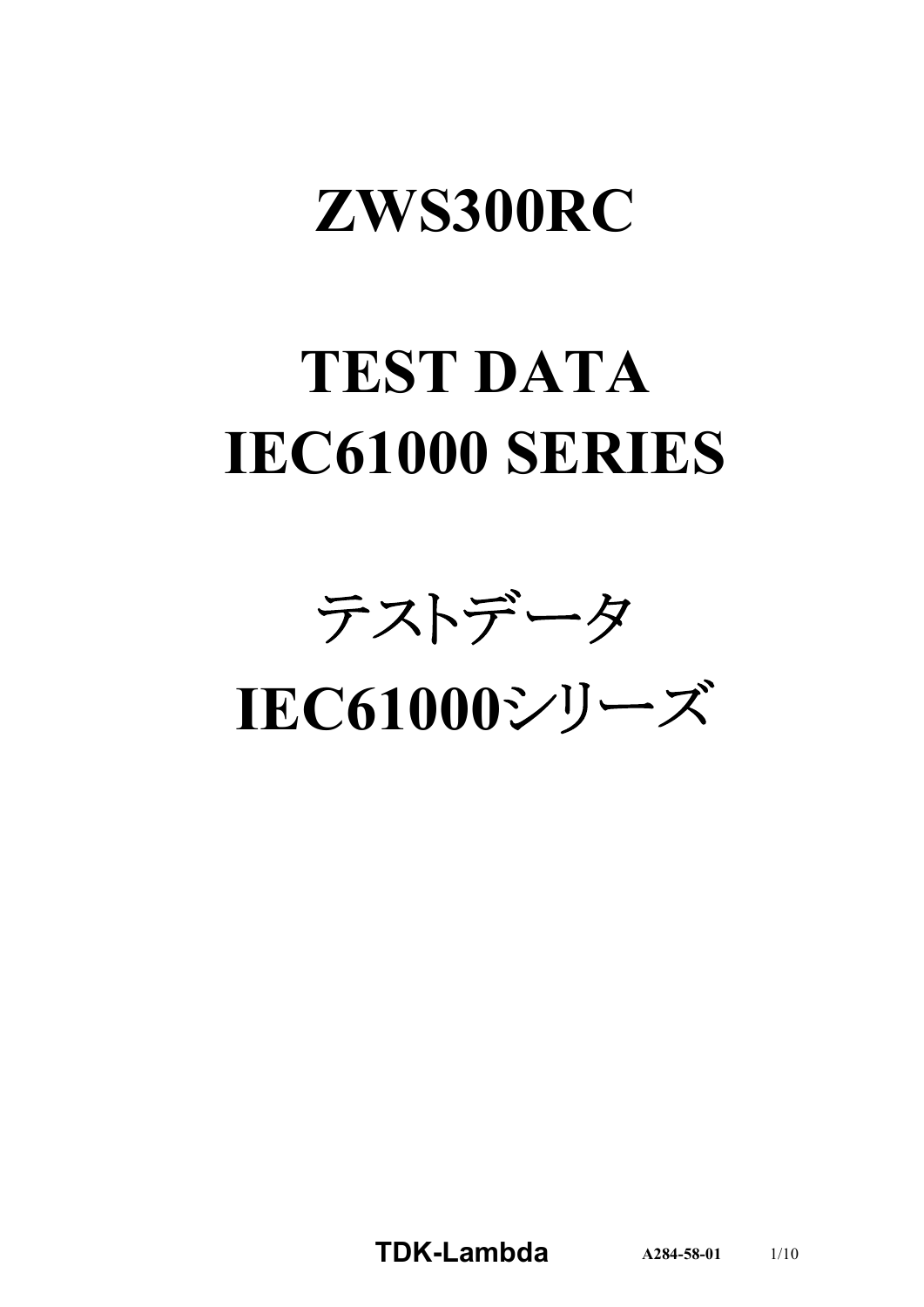# *RWS 50B-600B Series* **ZWS300RC**

## **INDEX**

|    |                                                                                      | <b>PAGE</b>    |
|----|--------------------------------------------------------------------------------------|----------------|
|    | 1. イミュニティ試験結果サマリ ………………………………………………………                                               | $\mathcal{E}$  |
|    | Summary of Immunity Test Results                                                     |                |
| 2. | 静電気放電イミュニティ試験 ………………………………………………………… 4                                               |                |
|    | Electrostatic Discharge Immunity Test (IEC61000-4-2)                                 |                |
| 3. | 放射性無線周波数電磁界イミュニティ試験 ………………………………………………                                               | $\overline{5}$ |
|    | Radiated Radio-Frequency Electromagnetic Field Immunity Test (IEC61000-4-3)          |                |
| 4. |                                                                                      | -6             |
|    | Electrical Fast Transient / Burst Immunity Test (IEC61000-4-4)                       |                |
|    | 5. サージイミュニティ試験 ……………………………………………………………                                               | 7              |
|    | Surge Immunity Test (IEC61000-4-5)                                                   |                |
| 6. | 伝導性無線周波数電磁界イミュニティ試験 ………………………………………………… 8                                            |                |
|    | Conducted Disturbances Induced by Radio-Frequency Field Immunity Test (IEC61000-4-6) |                |
| 7. | 電力周波数磁界イミュニティ試験 ………………………………………………………                                                | 9              |
|    | Power Frequency Magnetic Field Immunity Test (IEC61000-4-8)                          |                |
| 8. |                                                                                      | 10             |
|    | Voltage Dips, Short Interruptions Immunity Test (IEC61000-4-11)                      |                |

#### ■使用記号 Terminology Used

|            | FG …… フレームグラウンド Frame GND   |            |
|------------|-----------------------------|------------|
|            | L …… ライブライン                 | Live line  |
|            | N …… ニュートラルライン Neutral line |            |
| → …… 接地    |                             | Earth      |
| +V …… +出力  |                             | $+$ Output |
| -V …… - 出力 |                             | - Output   |

■試験結果は、当社標準測定条件における結果であり、参考値としてお考え願います。 Test results are reference data based on our standard measurement condition.

# **TDK-Lambda**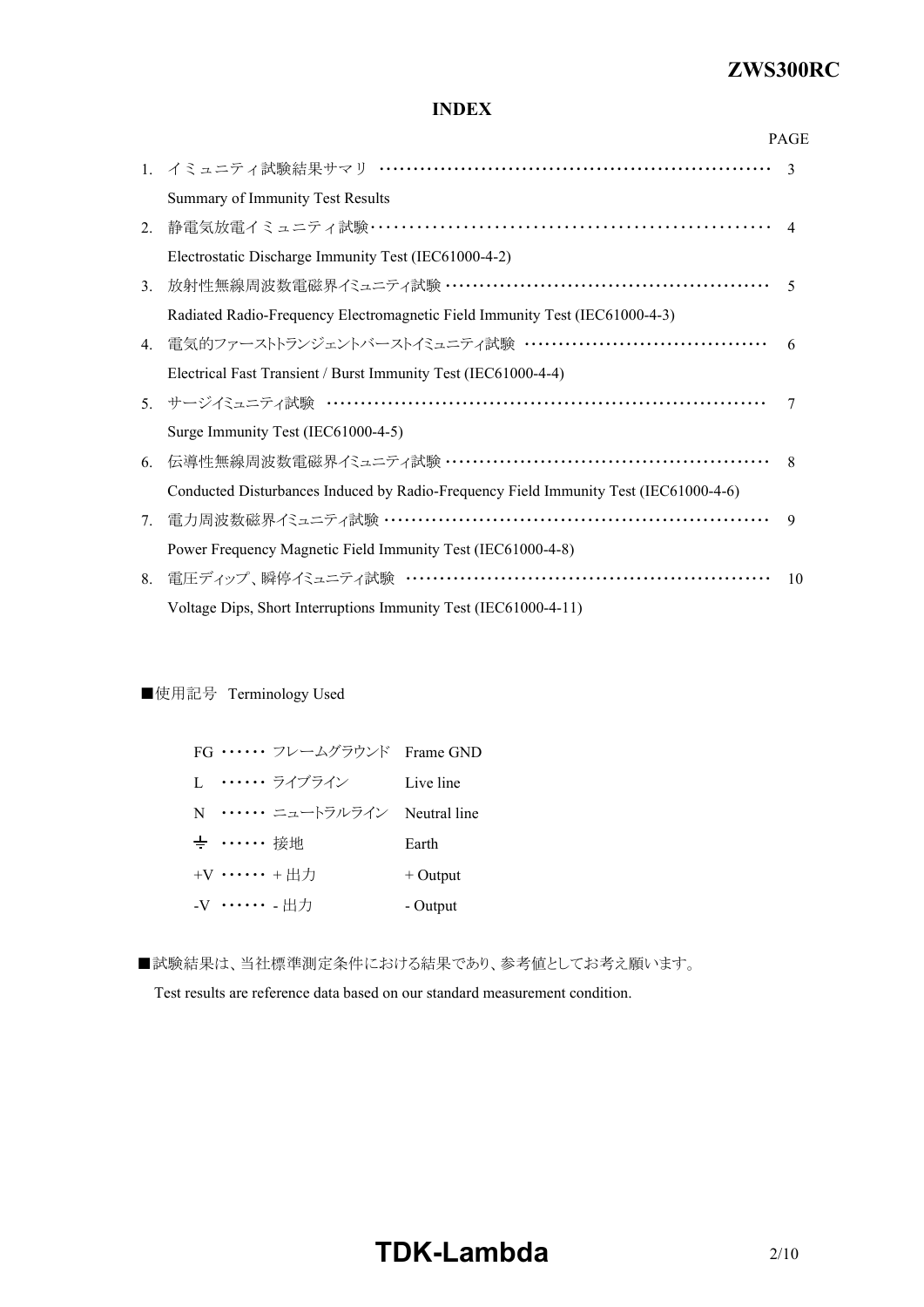# **1.** イミュニティ試験結果サマリ

# **Summary of Immunity Test Results**

**MODEL : ZWS300RC** (カタログオプション含む Including option model \*1)

| 項目<br>Item                                                                                      | 規格<br>Standard | 試験レベル<br>Test level | 判定基準<br>Criteria | 結果<br>Result | Page  | 備考、条件<br>Notes & Conditions               |
|-------------------------------------------------------------------------------------------------|----------------|---------------------|------------------|--------------|-------|-------------------------------------------|
| 静電気放電パュニティ試験<br>Electrostatic Discharge Immunity Test                                           | IEC61000-4-2   | 1,2,(3)             | B                | <b>PASS</b>  | 4/10  | レベル3:気中放電のみ<br>Level3: Air discharge only |
| 放射性無線周波数電磁界イミュニティ試験<br>Radiated Radio-Frequency<br>Electromagnetic Field Immunity Test          | IEC61000-4-3   | 1,2,3               | $\mathsf{A}$     | <b>PASS</b>  | 5/10  |                                           |
| 電気的ファーストランジェントバーストイミュニティ試験<br>Electrical Fast Transient / Burst Immunity Test                   | IEC61000-4-4   | 1,2,3               | B                | <b>PASS</b>  | 6/10  |                                           |
| サージイミュニティ試験<br>Surge Immunity Test                                                              | IEC61000-4-5   | 1,2,3               | B                | <b>PASS</b>  | 7/10  |                                           |
| 伝導性無線周波数電磁界イミュニティ試験<br>Conducted Disturbances Induced<br>by Radio-Frequency Field Immunity Test | IEC61000-4-6   | 1,2,3               | $\mathsf{A}$     | <b>PASS</b>  | 8/10  |                                           |
| 電力周波数磁界イシュティ試験<br>Power Frequency Magnetic Field Immunity Test                                  | IEC61000-4-8   | 1,2,3,4             | $\mathsf{A}$     | <b>PASS</b>  | 9/10  |                                           |
|                                                                                                 |                | Dip:30% 500ms       | A/A              | <b>PASS</b>  |       |                                           |
| 電圧ディップ、瞬停イシェティ試験 (*2)<br>Voltage Dips,                                                          | IEC61000-4-11  | Dip:60% 200ms       | B/A              | PASS         | 10/10 |                                           |
| Short Interruptions Immunity Test                                                               |                | Dip:100% 20ms       | A/A              | <b>PASS</b>  |       |                                           |
|                                                                                                 |                | Dip:100% 5000ms     | B/B              | PASS         |       |                                           |

(\*1) カタログオプション Option models : /R, /BM, /RBM

(\*2) 判定基準 : 100VAC / 230VAC Criteria : 100VAC / 230VAC

試験条件の詳細は、各テストページを参照してください。 Detail of test conditions refer to each test page.

| 判定基準A<br>Criteria A | 1.試験中、5%を超える出力電圧の変動のない事<br>The regulation of output voltage must not exceed 5% of initial value during test.<br>2.試験後の出力電圧は初期値から変動していない事<br>The output voltage must be within the regulation of specification after the test.<br>3. 発煙・発火のない事 Smoke and fire are not allowed. |
|---------------------|-------------------------------------------------------------------------------------------------------------------------------------------------------------------------------------------------------------------------------------------------------------------------------|
| 判定基準B<br>Criteria B | 1. 入力再投入を必要とする一時的な機能低下のない事<br>Must not have temporary function degradation that requires input restart.<br>2. 試験後の出力電圧は初期値から変動していない事<br>The output voltage must be within the regulation of specification after the test.                                                     |

3. 発煙・発火のない事 Smoke and fire are not allowed.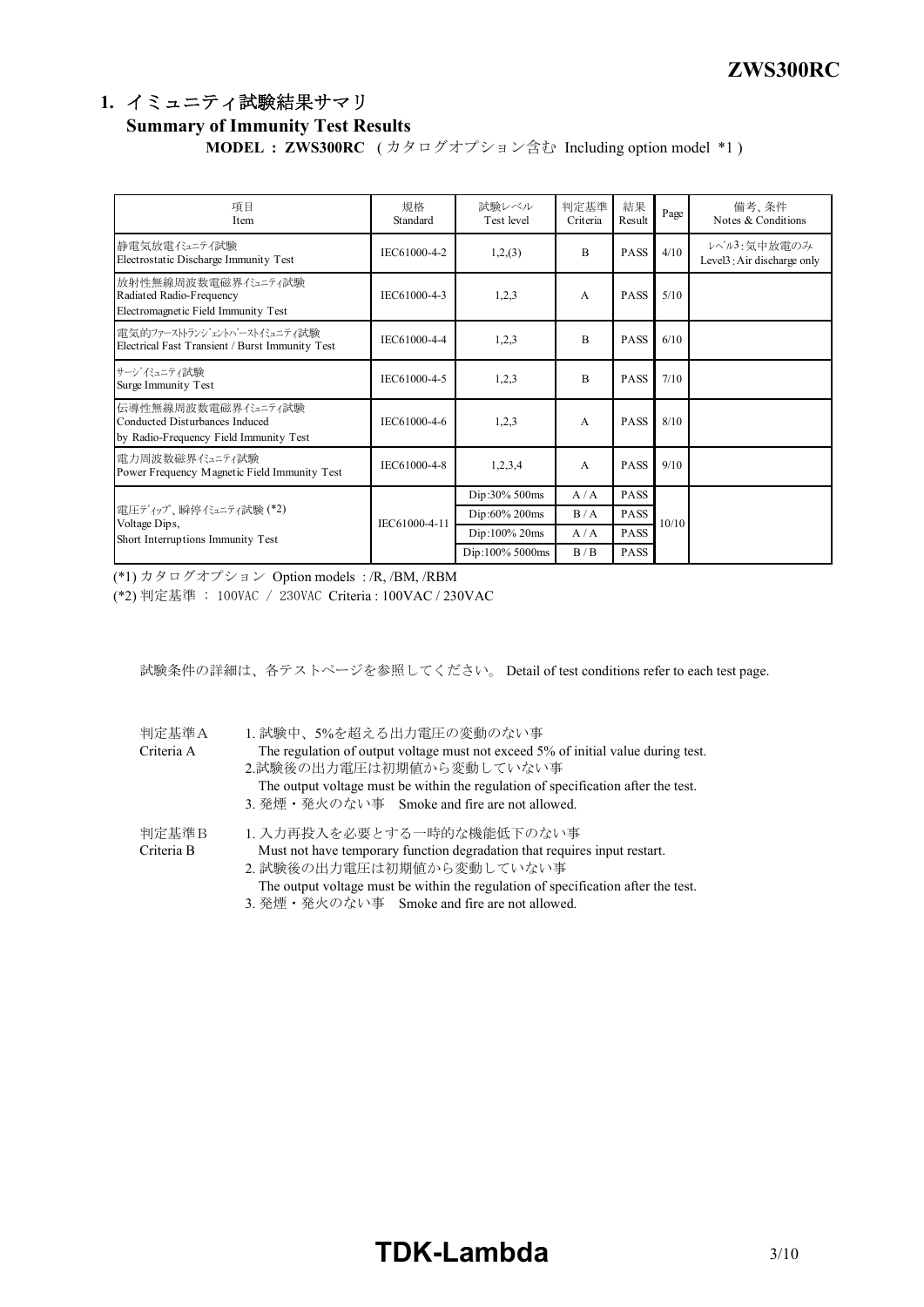# **2.** 静電気放電イミュニティ試験 **Electrostatic Discharge Immunity Test (IEC61000-4-2)**

**MODEL : ZWS300RC**



1.入力再投入を必要とする一時的な機能低下のない事 Must not have temporary function degradation that requires input restart.

2.試験後の出力電圧は初期値から変動していない事

The output voltage must be within the regulation of specification after the test.

3.発煙・発火のない事

Smoke and fire are not allowed.

|  | (5) 試験結果 Test Result |  |  |
|--|----------------------|--|--|
|--|----------------------|--|--|

| Contact Discharge (kV) | ZWS300RC-24 |
|------------------------|-------------|
|                        | <b>PASS</b> |
|                        | <b>PASS</b> |

| ZWS300RC-24 | Air Discharge $(kV)$ | ZWS300RC-24 |
|-------------|----------------------|-------------|
| <b>PASS</b> |                      | <b>PASS</b> |
| <b>PASS</b> |                      | <b>PASS</b> |
|             |                      | <b>PASS</b> |

# **TDK-Lambda** 4/10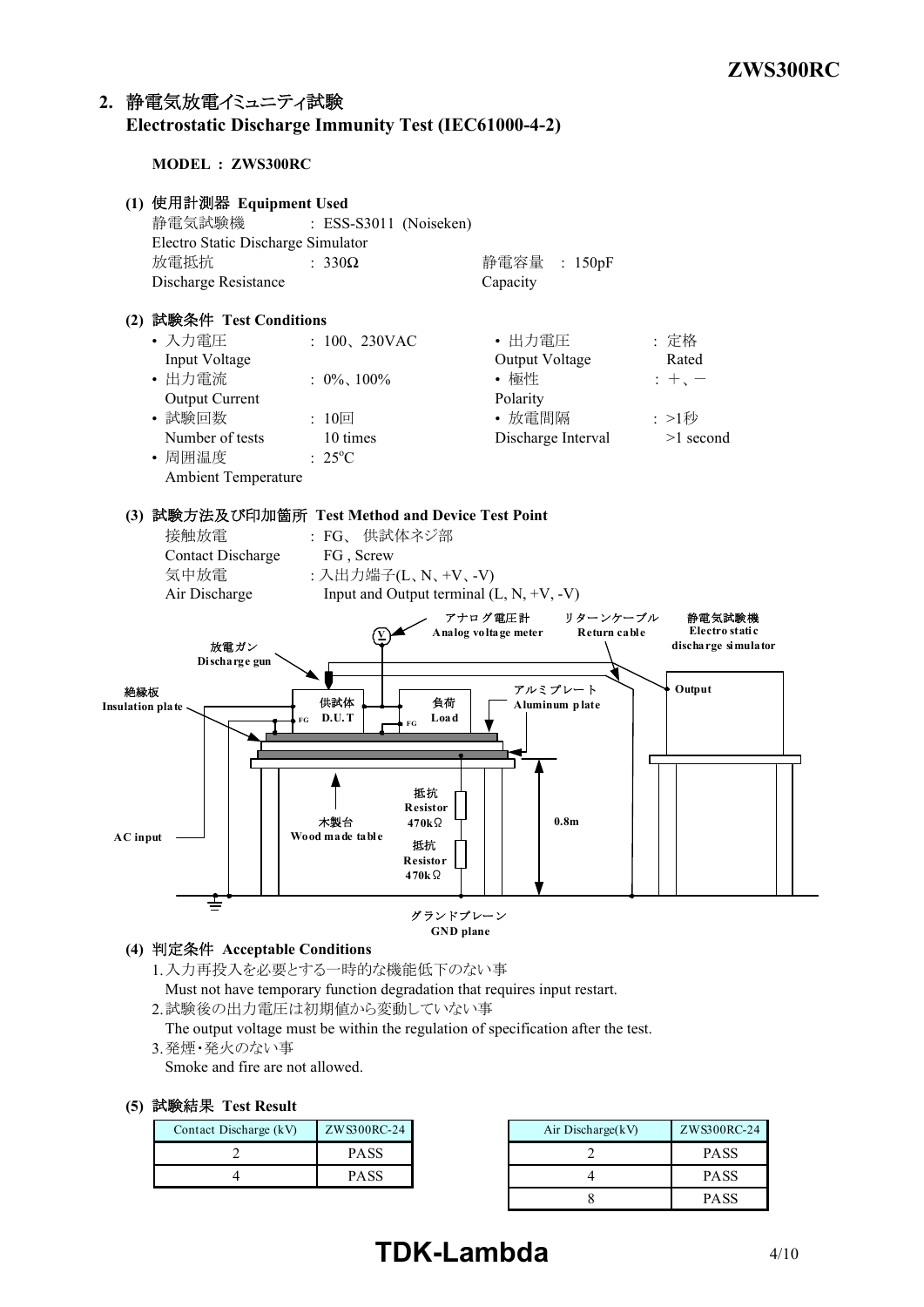# **3.** 放射性無線周波数電磁界イミュニティ試験 **Radiated Radio-Frequency Electromagnetic Field Immunity Test (IEC61000-4-3)**

**MODEL : ZWS300RC**

| (1) 使用計測器 Equipment Used                       |                                  |                                    |                 |
|------------------------------------------------|----------------------------------|------------------------------------|-----------------|
| シグナルジェネレータ Signal Generator                    |                                  | : N5181A (Agilent)                 |                 |
| パワーアンプシステム Power Amplifier System              |                                  | : BBA150-BC500 (Rohde Schwarz)     |                 |
|                                                |                                  | : BBA150-D110/E100 (Rohde Schwarz) |                 |
| 電界センサ Electric Field Sensor                    |                                  | : HI-6005 (Holaday)                |                 |
| バイログアンテナ Bilog Antenna                         |                                  | : VULP9118E (Schwarzbeck)          |                 |
|                                                |                                  | $: 3117$ (ETS Lindgren)            |                 |
| (2) 試験条件 Test Conditions                       |                                  |                                    |                 |
| • 入力電圧                                         | $: 100, 230$ VAC                 | • 出力電圧                             | : 定格            |
| Input Voltage                                  |                                  | Output Voltage                     | Rated           |
| • 出力電流                                         | $: 0\%$ , 100%                   | • 振幅変調 アンストリック                     | $: 80\%$ , 1kHz |
| <b>Output Current</b>                          |                                  | Amplitude Modulated                |                 |
| • 偏波                                           | : 水平、垂直                          | • 周囲温度                             | $: 25^{\circ}C$ |
| Wave Angle                                     | Horizontal and Vertical          | <b>Ambient Temperature</b>         |                 |
| • スイープ·コンディション: 1.0%ステップ、0.5秒保持                |                                  | • 距離                               | : 3.0m          |
| Sweep Condition 1.0% step up, 0.5 seconds hold |                                  | Distance                           |                 |
| • 試験方向                                         | : 上下、左右、前後                       |                                    |                 |
| Toet And                                       | Ton/Bottom Both Sides Front/Back |                                    |                 |

Test Angle Top/Bottom, Both Sides, Front/Back • 電磁界周波数 : 80 - 1000MHz、1.4 - 2.0GHz、2.0 - 2.7GHz

Electromagnetic Frequency





#### **(4)** 判定条件 **Acceptable Conditions**

1.試験中、5%を超える出力電圧の変動のない事 The regulation of output voltage must not exceed 5% of initial value during test.

2.試験後の出力電圧は初期値から変動していない事

The output voltage must be within the regulation of specification after the test.

3.発煙・発火のない事 Smoke and fire are not allowed.

# **(5)** 試験結果 **Test Result**

| Radiation Field Strength (V/m) | Electromagnetic Frequency | ZWS300RC-24 |  |  |  |
|--------------------------------|---------------------------|-------------|--|--|--|
|                                | $2.0 - 2.7$ GHz           | <b>PASS</b> |  |  |  |
|                                | $1.4 - 2.0$ GHz           | <b>PASS</b> |  |  |  |
|                                | 80-1000MHz                | <b>PASS</b> |  |  |  |

# **TDK-Lambda** 5/10

**reduce floor reflections**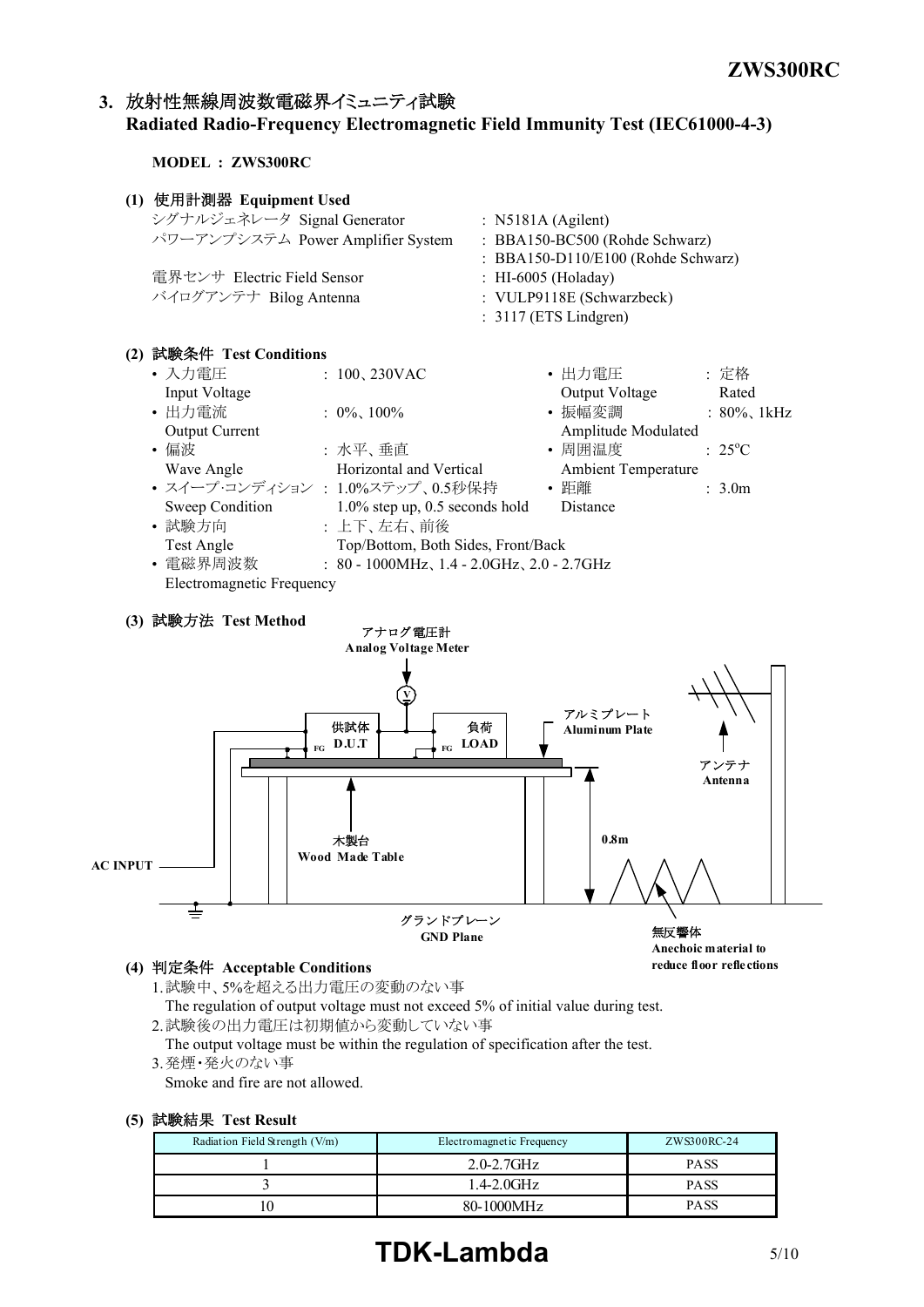# **4.** 電気的ファーストトランジェントバーストイミュニティ試験 **Electrical Fast Transient / Burst Immunity Test (IEC61000-4-4)**

**MODEL : ZWS300RC**

#### **(1)** 使用計測器 **Equipment Used**

EFT/B発生器 : FNS-AX3 (Noiseken) EFT/B Generator

#### **(2)** 試験条件 **Test Conditions**

| • 入力電圧                | $: 100, 230$ VAC | : 定格<br>• 出力電圧                  |  |
|-----------------------|------------------|---------------------------------|--|
| Input Voltage         |                  | Output Voltage<br>Rated         |  |
| • 出力電流                | $: 0\%$ , 100%   | • 試験時間<br>:1分間                  |  |
| <b>Output Current</b> |                  | 1 minute<br><b>Test Time</b>    |  |
| • 極性                  | $: +,-$          | • 周囲温度<br>$: 25^{\circ}C$       |  |
| Polarity              |                  | <b>Ambient Temperature</b>      |  |
| • 試験回数                | : 3回             | • パルス周波数<br>: 100kHz            |  |
| Number of Test        | 3 times          | Pulse Frequency                 |  |
| • バースト期間              | $: 0.75$ msec    | • パルス個数<br>: 75 <sub>pres</sub> |  |
| <b>Burst Time</b>     |                  | Number of Pulse                 |  |
| • バースト周期              | $: 300$ msec     |                                 |  |
| Burst Cycle           |                  |                                 |  |
|                       |                  |                                 |  |

#### **(3)** 試験方法及び印加箇所 **Test Method and Device Test Point**





### **(4)** 判定条件 **Acceptable Conditions**

- 1.入力再投入を必要とする一時的な機能低下のない事 Must not have temporary function degradation that requires input restart.
- 2.試験後の出力電圧は初期値から変動していない事
- The output voltage must be within the regulation of specification after the test. 3.発煙・発火のない事
- Smoke and fire are not allowed.

#### **(5)** 試験結果 **Test Result**

| Test Voltage (kV) | ZWS300RC-24 |  |  |  |
|-------------------|-------------|--|--|--|
| 1.5               | <b>PASS</b> |  |  |  |
|                   | <b>PASS</b> |  |  |  |
|                   | <b>PASS</b> |  |  |  |

# **TDK-Lambda** 6/10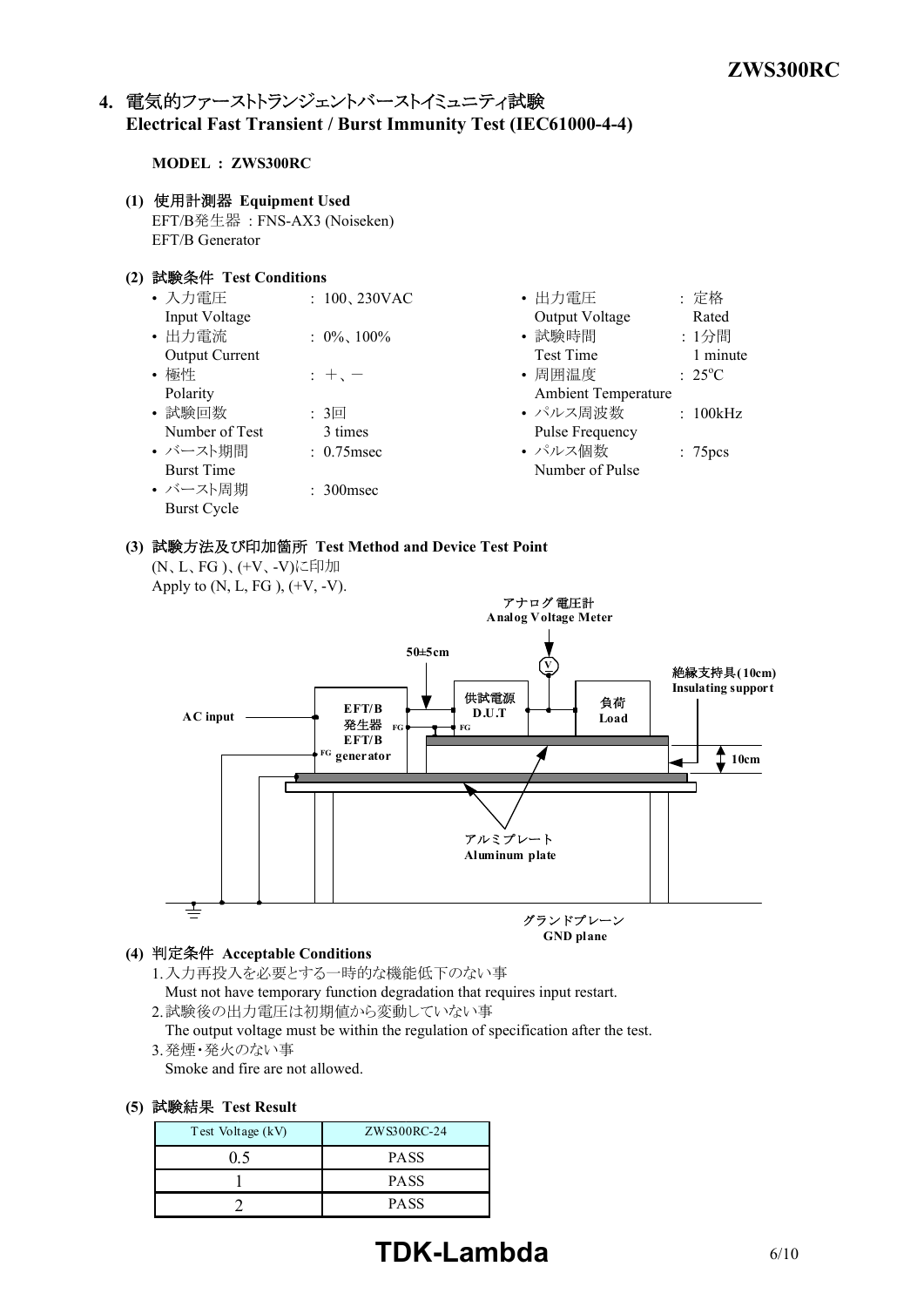# **5.** サージイミュニティ試験 **Surge Immunity Test (IEC61000-4-5)**

**MODEL : ZWS300RC**

| (1) 使用計測器 Equipment Used<br>Surge Generator | サージ発生器 : LSS-15AX (Noiseken)                     |                            |                   |
|---------------------------------------------|--------------------------------------------------|----------------------------|-------------------|
| 結合インピーダンス: コモン 12Ω                          |                                                  | 結合コンデンサ : コモン              | $9 \mu F$         |
| Coupling Impedance Common                   |                                                  | Coupling Capacitance       | Common            |
|                                             | ノーマル 2Ω                                          |                            | ノーマル 18µF         |
|                                             | Normal                                           |                            | Normal            |
| (2) 試験条件 Test Conditions                    |                                                  |                            |                   |
| • 入力電圧                                      | $: 100, 230$ VAC                                 | • 出力電圧                     | : 定格              |
| Input Voltage                               |                                                  | Output Voltage             | Rated             |
| • 出力電流                                      | $: 0\%$ , 100%                                   | • 試験回数                     | : 5               |
| <b>Output Current</b>                       |                                                  | Number of Tests            | 5 times           |
| • 極性                                        | $: +$                                            | • モード                      | : コモン、ノーマル        |
| Polarity                                    |                                                  | Mode                       | Common and Normal |
| • 位相                                        | $: 0, 90$ deg                                    | • 周囲温度                     | $: 25^{\circ}C$   |
| Phase                                       |                                                  | <b>Ambient Temperature</b> |                   |
|                                             | (2) 我脸七光五丝的血俗话 Tead Mathed and Device Tead Delut |                            |                   |

## **(3)** 試験方法及び印加箇所 **Test Method and Device Test Point**

コモンモード (N-FG 、L-FG ) 及びノーマルモード (N-L) に印加 Apply to Common mode (N-FG , L-FG ) and Normal mode (N-L).



## **(4)** 判定条件 **Acceptable Conditions**

- 1.入力再投入を必要とする一時的な機能低下のない事
- Must not have temporary function degradation that requires input restart.
- 2.試験後の出力電圧は初期値から変動していない事
- The output voltage must be within the regulation of specification after the test. 3.発煙・発火のない事
- Smoke and fire are not allowed.

# **(5)** 試験結果 **Test Result**

| Common            |             |  |  |  |  |  |  |
|-------------------|-------------|--|--|--|--|--|--|
| Test Voltage (kV) | ZWS300RC-24 |  |  |  |  |  |  |
| 0.5               | <b>PASS</b> |  |  |  |  |  |  |
|                   | <b>PASS</b> |  |  |  |  |  |  |
|                   | <b>PASS</b> |  |  |  |  |  |  |

| Normal            |             |  |  |  |  |  |  |  |
|-------------------|-------------|--|--|--|--|--|--|--|
| Test Voltage (kV) | ZWS300RC-24 |  |  |  |  |  |  |  |
| 0.5               | <b>PASS</b> |  |  |  |  |  |  |  |
|                   | <b>PASS</b> |  |  |  |  |  |  |  |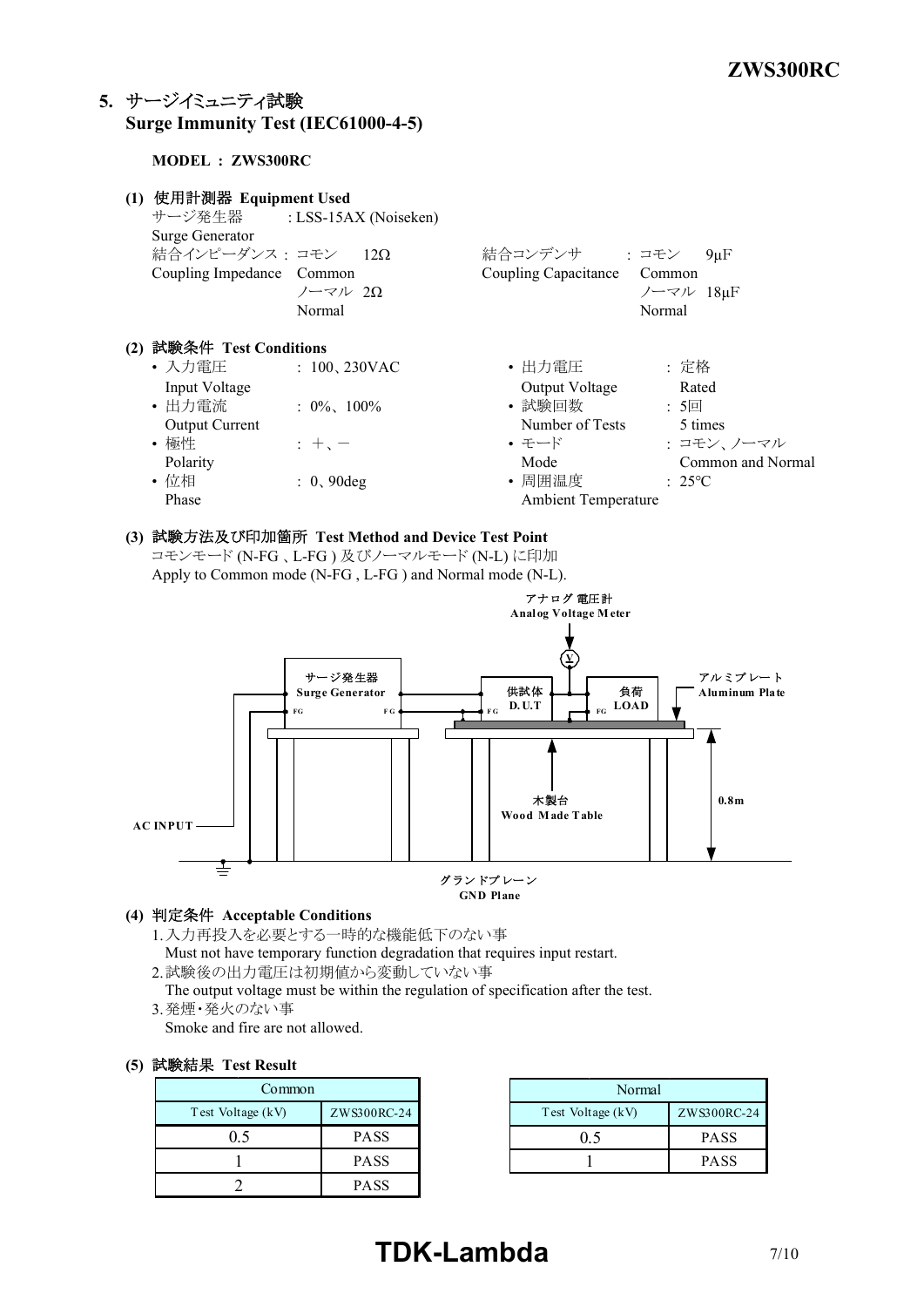# **6.** 伝導性無線周波数電磁界イミュニティ試験 **Conducted Disturbances Induced by Radio-Frequency Field Immunity Test (IEC61000-4-6)**

**MODEL : ZWS300RC (1)** 使用計測器 **Equipment Used** RF パワーアンプ : BBA150-A160 (Rohde Schwarz) RF Power Amplifier シグナルジェネレータ : N5181A (Agilent) Signal Generator 結合/減結合ネットワーク(CDN1) : CDN M3 (Schaffner) Coupling De-Coupling Network (CDN1) 結合/減結合ネットワーク(CDN2) : CDN M2 (Schaffner) Coupling De-Coupling Network (CDN2) **(2)** 試験条件 **Test Conditions** • 入力電圧 : 100、230VAC • 出力電圧 : 定格 Input Voltage Rated **Containers** Current Voltage Rated • 出力電流 : 0%、100% • 電磁界周波数 : 150kHz - 80MHz Output Current Electromagnetic Frequency • 周囲温度 : 25℃ Ambient Temperature • スイープ·コンディション : 1.0%ステップ、0.5秒保持 Sweep Condition 1.0% step up, 0.5 seconds hold **(3)** 試験方法及び印加箇所 **Test Method and Device Test Point** (N、L、FG ) 、(+V、-V) に印加 Apply to  $(N, L, FG)$ ,  $(+V, -V)$ . **0.1 ~ 0.3m** アナログ電圧計 **Analog voltage meter** 妨害波信号入力 **RF input**



#### **(4)** 判定条件 **Acceptable Conditions**

- 1.試験中、5%を超える出力電圧の変動のない事
	- The regulation of output voltage must not exceed 5% of initial value during test.
- 2.試験後の出力電圧は初期値から変動していない事 The output voltage must be within the regulation of specification after the test.
- 3.発煙・発火のない事
- Smoke and fire are not allowed.

#### **(5)** 試験結果 **Test Result**

| Voltage Level (V) | ZWS300RC-24 |
|-------------------|-------------|
|                   | <b>PASS</b> |
|                   | <b>PASS</b> |
|                   | <b>PASS</b> |

# **TDK-Lambda** 8/10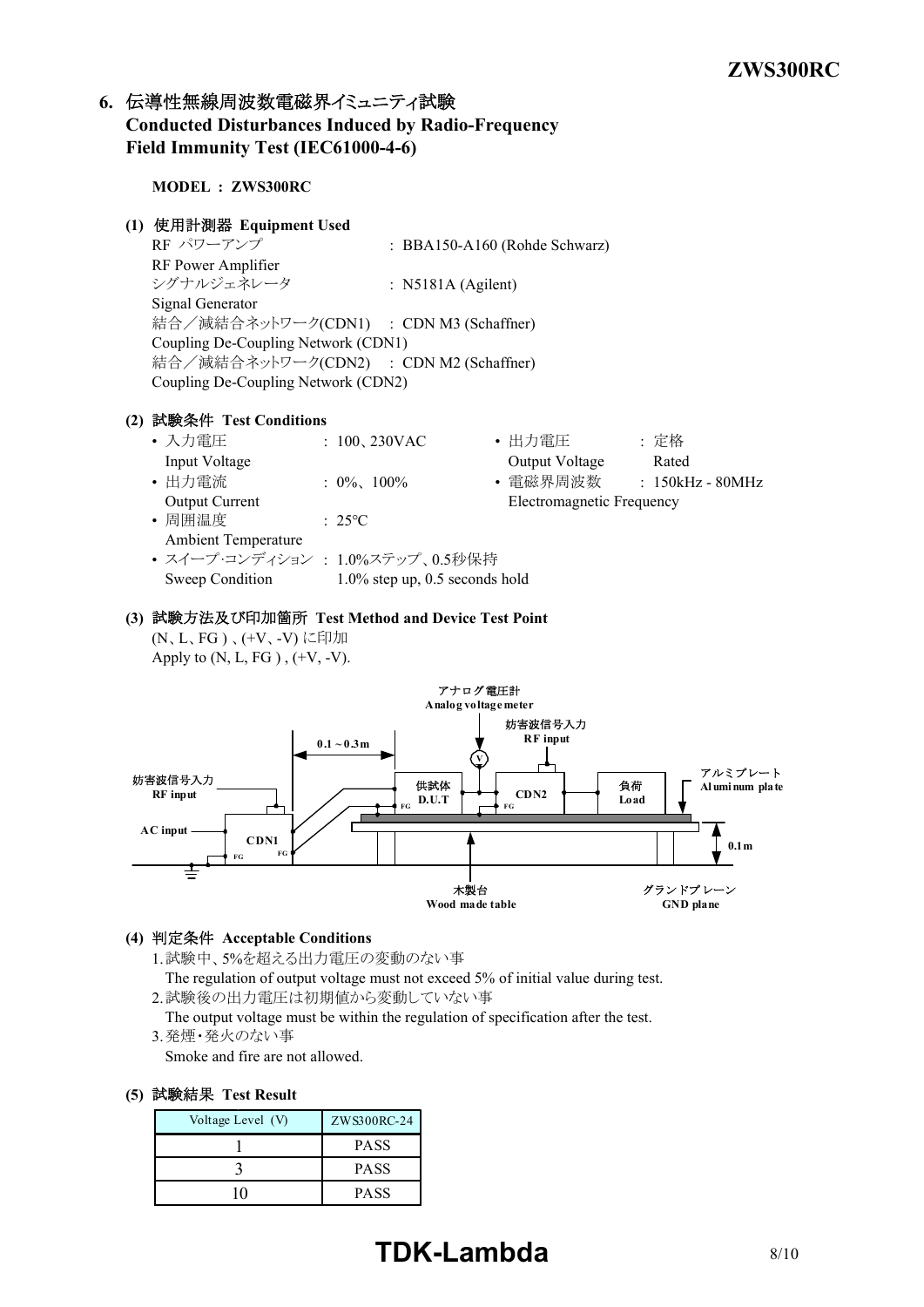# **7.** 電力周波数磁界イミュニティ試験 **Power Frequency Magnetic Field Immunity Test (IEC61000-4-8)**

**MODEL : ZWS300RC**

#### **(1)** 使用計測器 **Equipment Used**

ACパワーソース : AA2000XG (Takasago) AC Power Source ヘルムホルツコイル : HHS5215 (Spulen) Helmholts Coil

## **(2)** 試験条件 **Test Conditions**

| • 入力電圧                     | $: 100, 230$ VAC                      | • 出力電圧             | :定格      |
|----------------------------|---------------------------------------|--------------------|----------|
| Input Voltage              |                                       | Output Voltage     | Rated    |
| • 出力電流                     | $: 0\%$ , 100%                        | • 印加磁界周波数          | : 50Hz   |
| Output Current             |                                       | Magnetic Frequency |          |
| • 周囲温度                     | $: 25^{\circ}C$                       | • 印加方向             | :X, Y, Z |
| <b>Ambient Temperature</b> |                                       | Direction          |          |
| • 試験時間                     | : 10秒以上(各方向)                          |                    |          |
| Test Time                  | More than 10 seconds (each direction) |                    |          |
|                            |                                       |                    |          |

### **(3)** 試験方法 **Test Method**



#### **(4)** 判定条件 **Acceptable Conditions**

1.試験中、5%を超える出力電圧の変動のない事

The regulation of output voltage must not exceed 5% of initial value during test. 2.試験後の出力電圧は初期値から変動していない事

The output voltage must be within the regulation of specification after the test. 3.発煙・発火のない事

Smoke and fire are not allowed.

#### **(5)** 試験結果 **Test Result**

| Magnetic Field Strength $(A/m)$ | ZWS300RC-24 |
|---------------------------------|-------------|
|                                 | <b>PASS</b> |
|                                 | <b>PASS</b> |
|                                 | <b>PASS</b> |
|                                 | <b>PASS</b> |

# **TDK-Lambda** 9/10